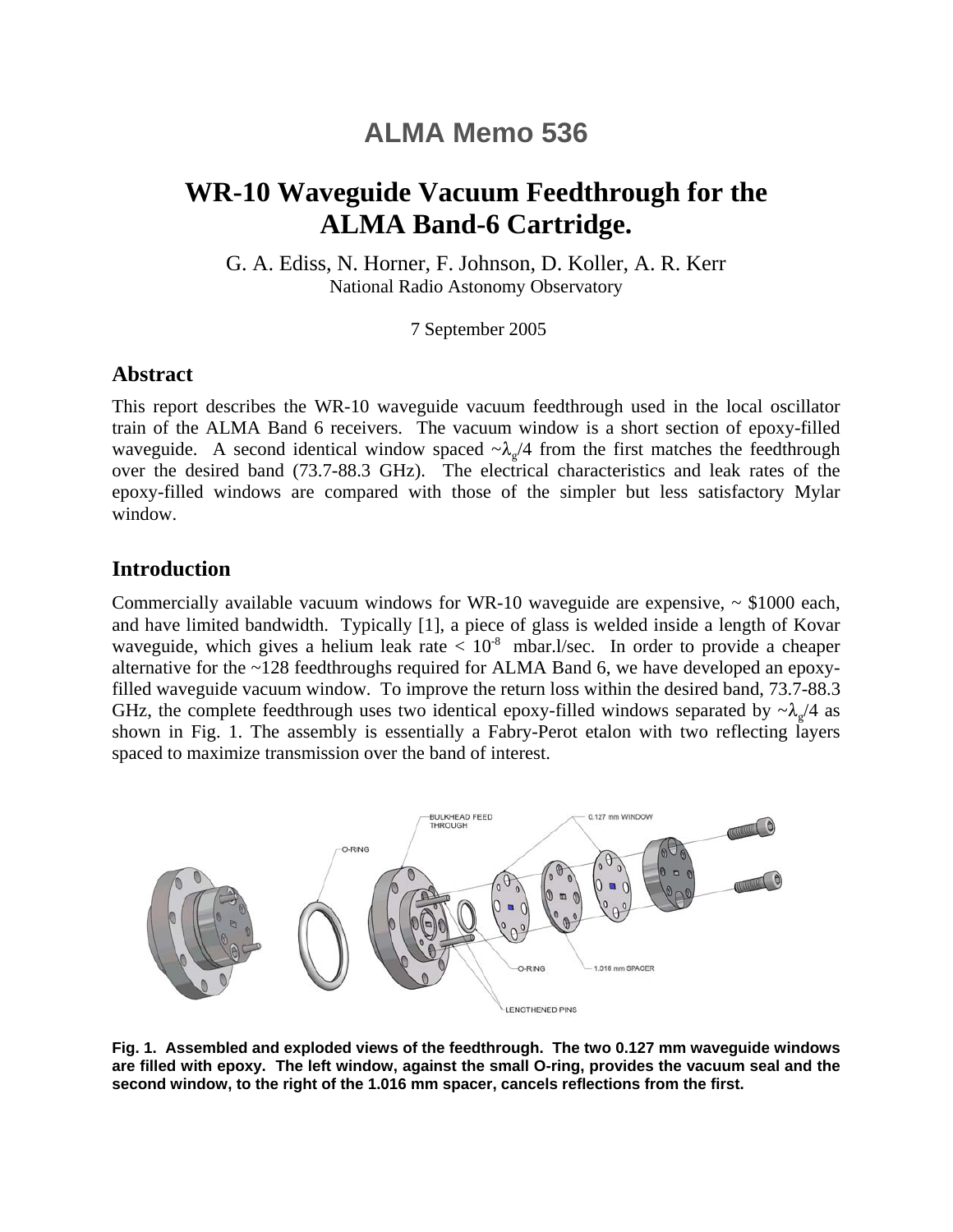#### **Mylar Windows**

A commonly used waveguide vacuum window consists of a sheet of Mylar clamped between waveguide flanges with an O-ring seal. This has several shortcomings: (i) Unless thick Mylar is used, the He leak rate is unacceptably high. (ii) Thick Myalr windows are lossy, with resonances at some frequencies, and are not well matched. (iii) RF leakage may be significant. Fig. 2 shows the measured He leak rates of Mylar windows of various thicknesses in WR-10 waveguide. Fig. 3 shows the transmission loss and return loss of Mylar sheets of several thicknesses clamped between the flanges of an Agilent 8510 VNA.



**Fig. 2. He leak rates of Mylar WR-10 waveguide windows: (left) as a function of Mylar thicknesses, and (right) as a function of time for a 2 mil window.**



Fig. 3.  $|S_{11}|$  (red, dB, left scale) and  $|S_{21}|$  (green, dB, right scale) of Mylar sheets of several **thicknesses clamped between the WR-10 waveguide flanges of an Agilent 8510 VNA.**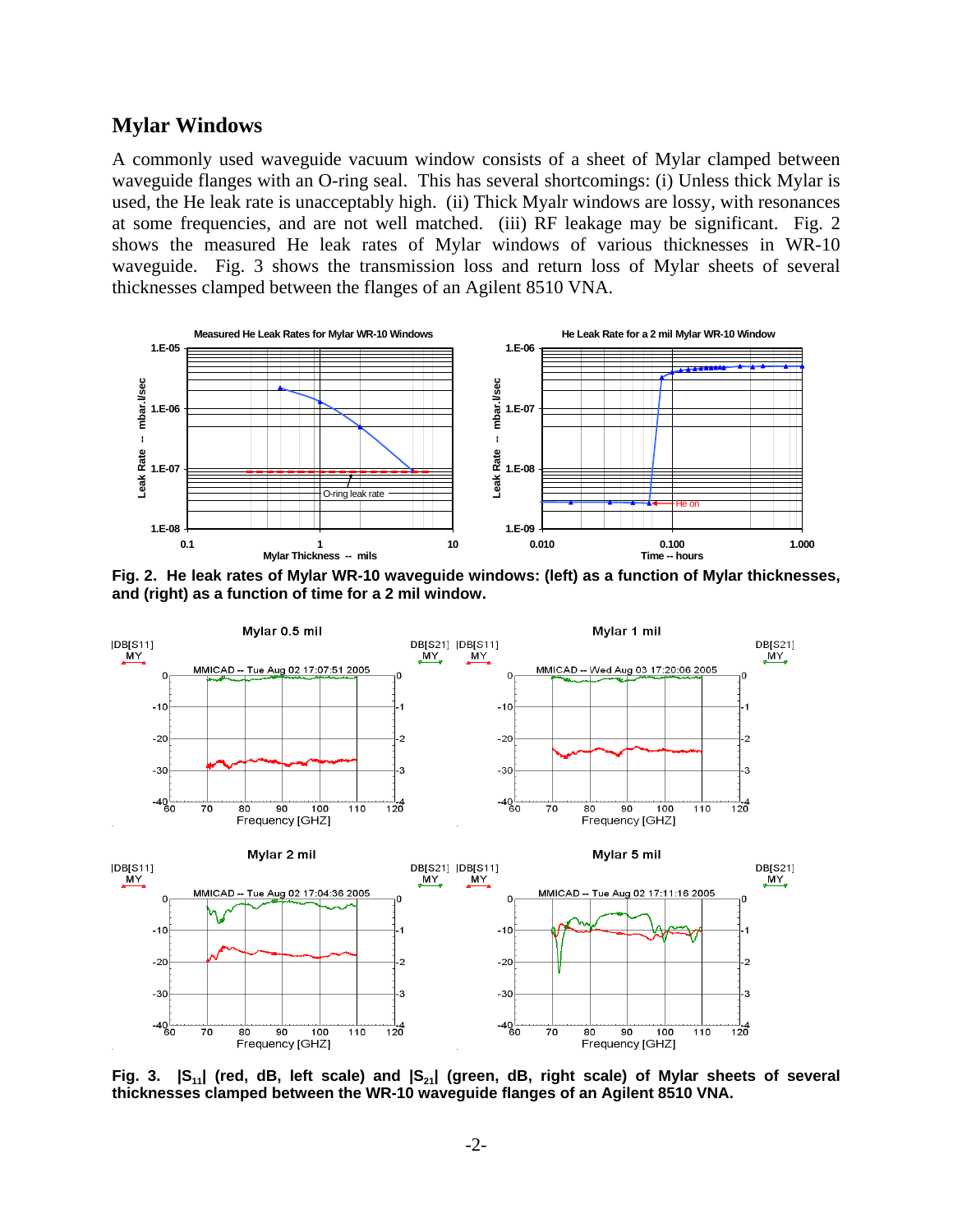#### **Epoxy Windows**

A good material for a waveguide vacuum window is Epo-Tek 301-2 [2] epoxy, which has a low dielectric constant and loss. Extrapolating from FTS measurements on Epo-Tek 301-2 in the range 300 GHz - 1.5 THz [3],  $\epsilon_r = 2.8$  and  $\alpha = 0.27$  dB/mm near 100 GHz. Fig. 4 shows the measured transmission loss and return loss of a 5 mil (127  $\mu$ m) length of WR-10 waveguide filled with Epo-Tek 301-2 — cf. Fig. 3 for Mylar.



Fig. 4.  $|S_{11}|$  (red, dB, left scale) and  $|S_{21}|$  (green, dB, right scale) of a 5-mil section of WR-10 filled **with Epo-Tek 301-2.** 

The measured He leak rates of eight WR-10 waveguide sections, 5 mils long, filled with Epo-Tek 301-2 are shown in Fig. 5 (left). The continued rise in the leak rate for  $\sim$ 2 hours after the initial application of helium gas is due, at least in part, to leakage through the O-ring. The leakage of the O-ring alone is shown in Fig. 5 (right) and reaches  $\sim 1 \times 10^{-7}$  mbar.l/sec after  $\sim 1$  hr, which is consistent with [4]. The O-ring is an Atlantic Rubber model 5-197 made of Viton [5].



**Fig. 5. Left: Helium leak rate as a function of time, for eight windows. Right: Leak rate of the Oring. The window under test was covered with a balloon full of helium during the measurements.**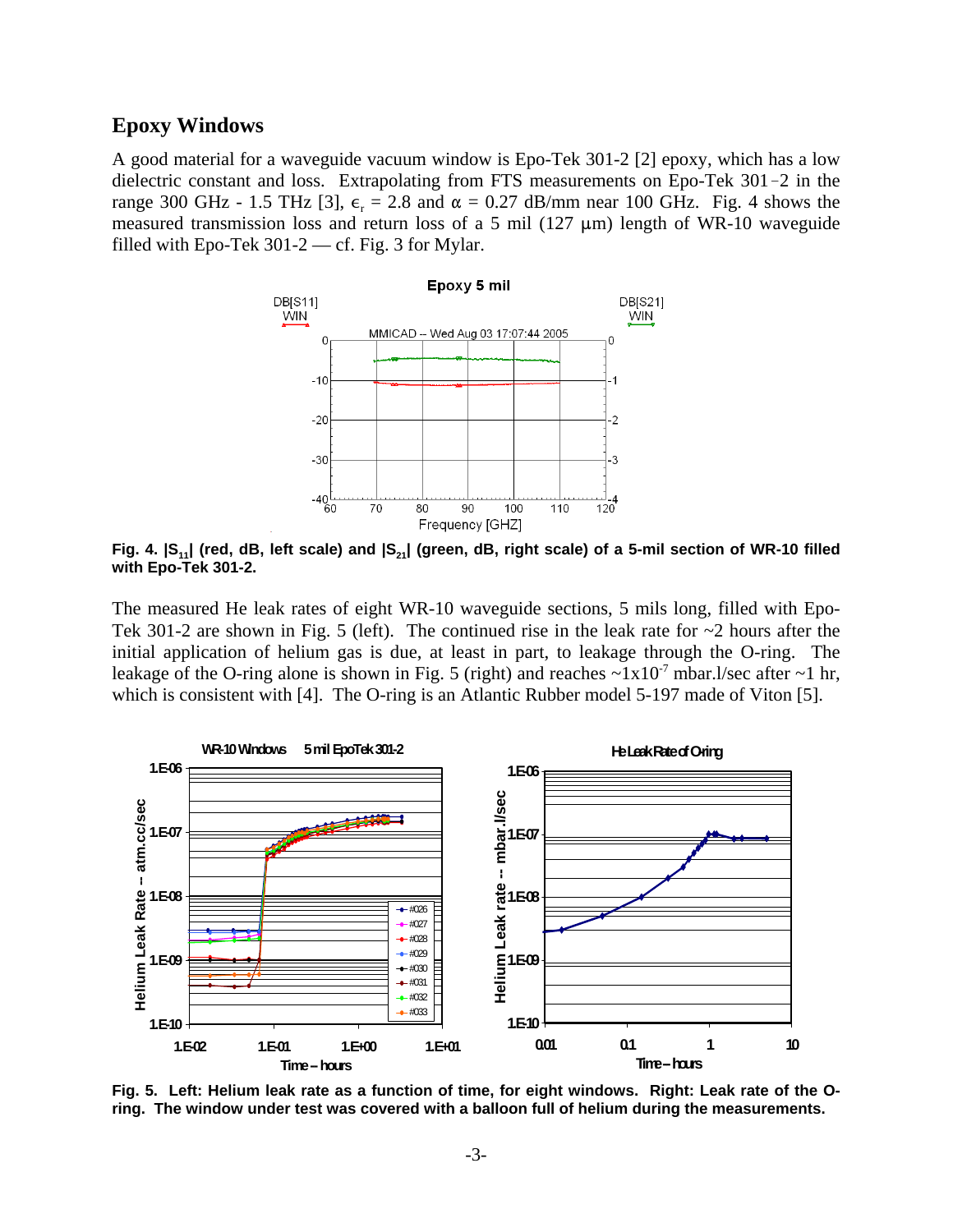## **Matching**

The epoxy window is tuned by placing a second, identical, window approximately  $\lambda_{g}/4$  from the first as shown in Fig. 1. The EM simulator QuickWave [6] was used to optimize the length of the waveguide spacer for the frequency band of interest — 73.7-88.3 GHz. The result is shown in Fig. 6. Measured results for four different feedthrough assemblies are shown in Fig. 7.



Fig. 6. QuickWave Simulation of the feedthrough assembly in Fig. 1.  $|S_{11}|$  (red, dB, left scale) and **|S21| (green, dB, right scale).** 



Fig. 7. Measurements on four feedthrough assemblies with epoxy windows.  $|S_{11}|$  (red, dB, left scale),  $|S_{21}|$  (green, dB, right scale).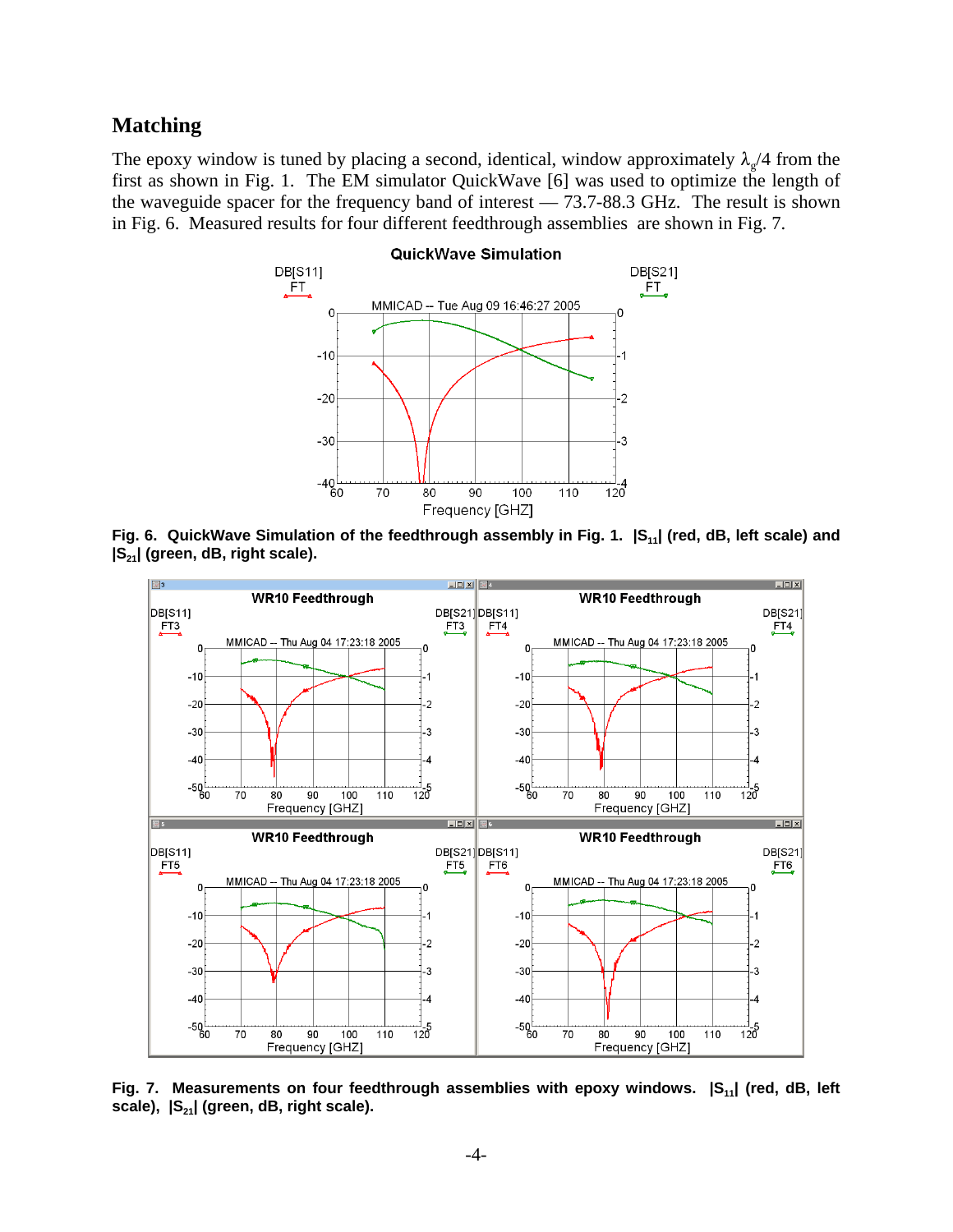

Fig. 8. Measured phase of S<sub>21</sub> for the same four feedthroughs measured in Fig. 7. The phase is **relative to that of a 0.740" length of waveguide.**

In the ALMA LO chain, it is important that the phase vary smoothly with frequency. Fig. 8 shows the measured phase of  $S_{21}$ , relative to that of a 0.740" length of waveguide, for the feedthroughs measured in Fig. 7.

## **Construction**

The bulkhead feedthrough shown in Fig. 1 is supplied by Aerowave [7] and is based on their model 10-1662 Bulkhead Flange Unit, a hermetic WR-10 feedthrough which does not contain a vacuum window. The following modifications are made to the standard Aerowave feedthrough<sup>1</sup>:

(i) The waveguide flange pins, on the right side of the bulkhead feedthrough in Fig. 1, are lengthened to accommodate the additional elements shown in Fig. 1.

(ii) The eight mounting holes are changed to M3 clearance size in compliance with the ALMA requirement that these screws be metric.

<sup>&</sup>lt;sup>1</sup>The Aerowave designation for the modified flange is currently model 10-1662NRAO.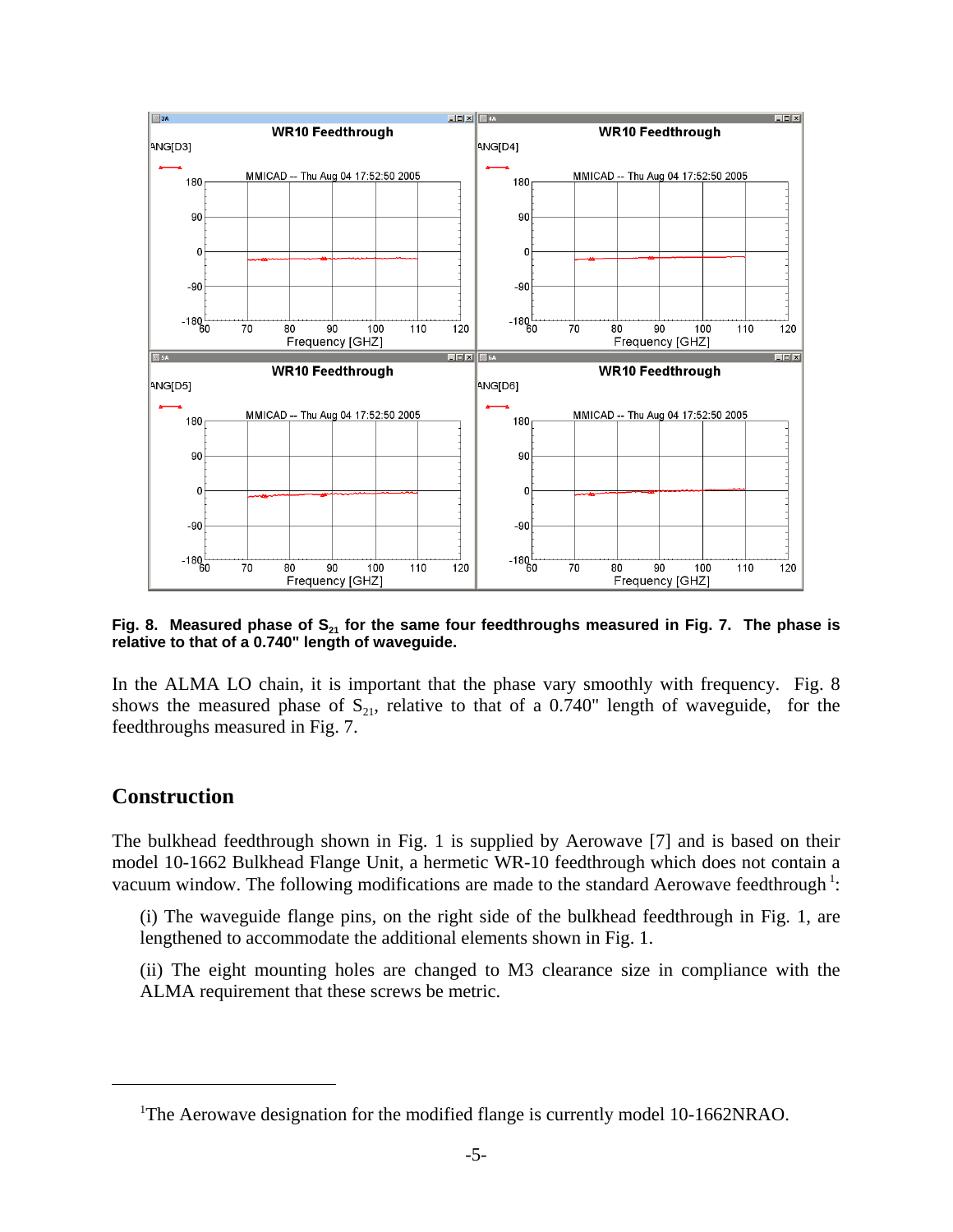(iii) The larger O-ring is replaced with a slightly smaller one — Parker 2-115. This is necessary because the O-ring supplied with the standard Aerowave unit is too large for its groove, which makes it impossible to seat the feedthrough flush with the cartridge base plate.

The windows are made from 0.127 mm thick gold plated electroformed copper waveguide shims obtained from Custom Microwave [8]. The procedure for filling the windows with Epo-Tek 301-2 epoxy is described in Appendix I.

The 1.016 mm waveguide section, and the pressure plate at the right-hand end of the assembly in Fig. 1, are made from brass waveguide flange blanks [7] which are gold plated after machining. The left face of the pressure plate is machined with a waffle-iron pattern [9] to suppress suckouts seen in an early prototype of the feedthrough assembly in which the 0.127 mm windows were deformed; this appears not to be necessary in the production units in which the windows are flat.

Fig. 10 shows the components of the feedthrough before assembly.



**Fig. 10. Components of the feedthrough.**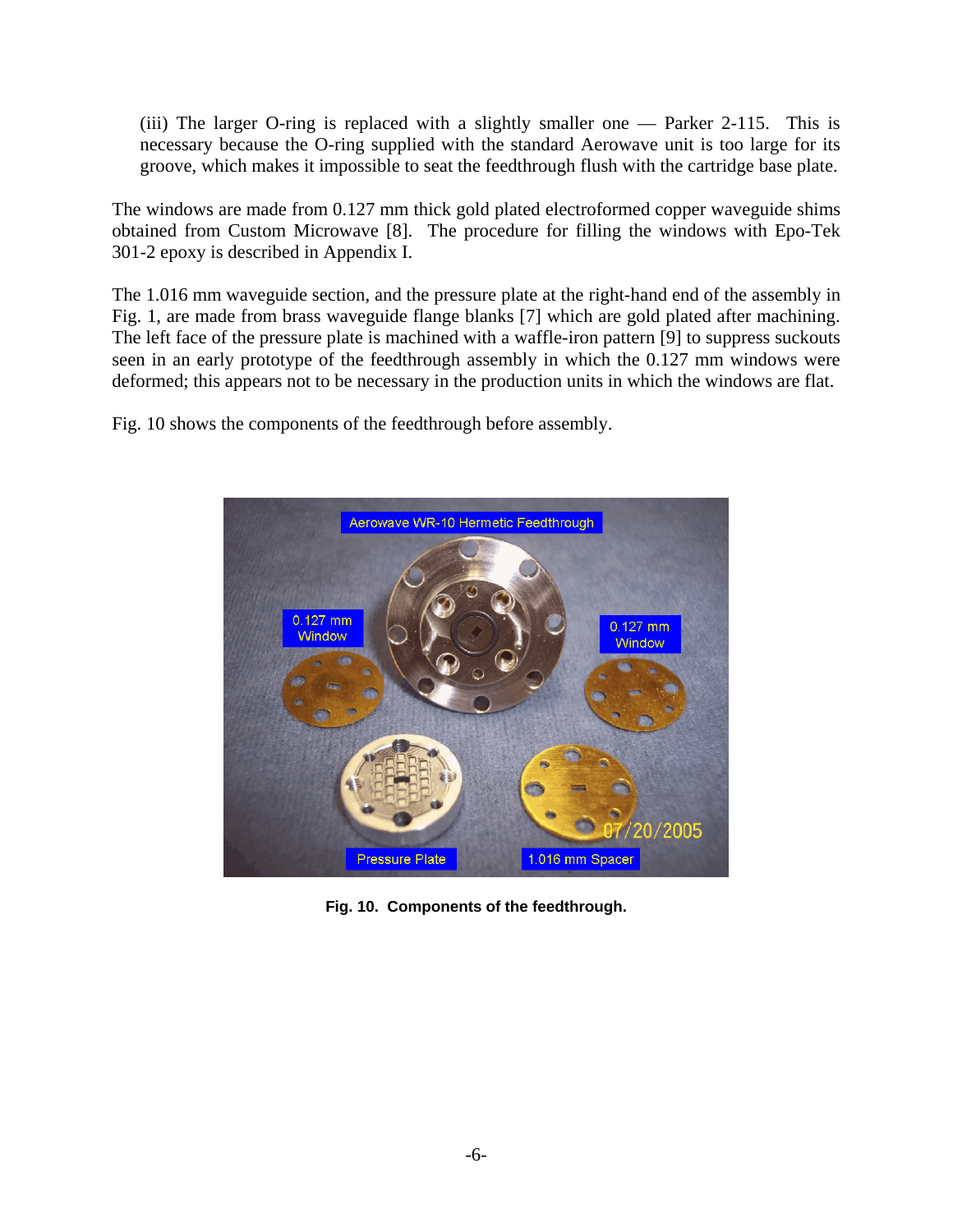## **References**

[1] WR-10 waveguide window model VWW-1107, CPI Beverly microwave division, 150 Sohier Rd., Beverly MA 01915, http://www.cpii.com/bmd/.

[2] Epoxy technology, 14 Fortune drive, Billerica MA 01821, http://www.epotek.com/.

[3] D. Koller, G. A. Ediss, J. L. Hesler, C. Cunningham, "FTS measurements of some window materials." NRAO Electronics Division Technical Note No. 184, August 1999, http://www.gb.nrao.edu/electronics/edtn/edtn184.pdf.

[4] Section 3.12.1 on page 3-21 of Parker Hannifin Corporation, O-Ring Division Catalog at http://www.parker.com/o-ring/Literature/03-5700.pdf

[5] Atlantic Rubber Co., http://www.atlanticrubber.com.

[6] QuickWave FTDT EM simulator, QWED s.c. Zwyciezcow 34/2, 03-938 Warszawa, Poland. http://www.qwed.com.pl

[7] Aerowave Inc, 344 Salem Street, Medford, MA 02155.

[8] Custom Microwave, Inc., Longmont, CO. http://www.custommicrowave.com.

[9] J. L. Hesler, A. R. Kerr, N. Horner, "A broadband waveguide thermal isolator." ALMA memo 469, 30 May 2003. http://www.alma.nrao.edu/memos/index.html

[10] V. Summers, NRAO Plating Lab Report no. 13, 7 Jan 2000.

[11] American Society for Testing and Materials. West Conshohocken, PA. http://www.astm.org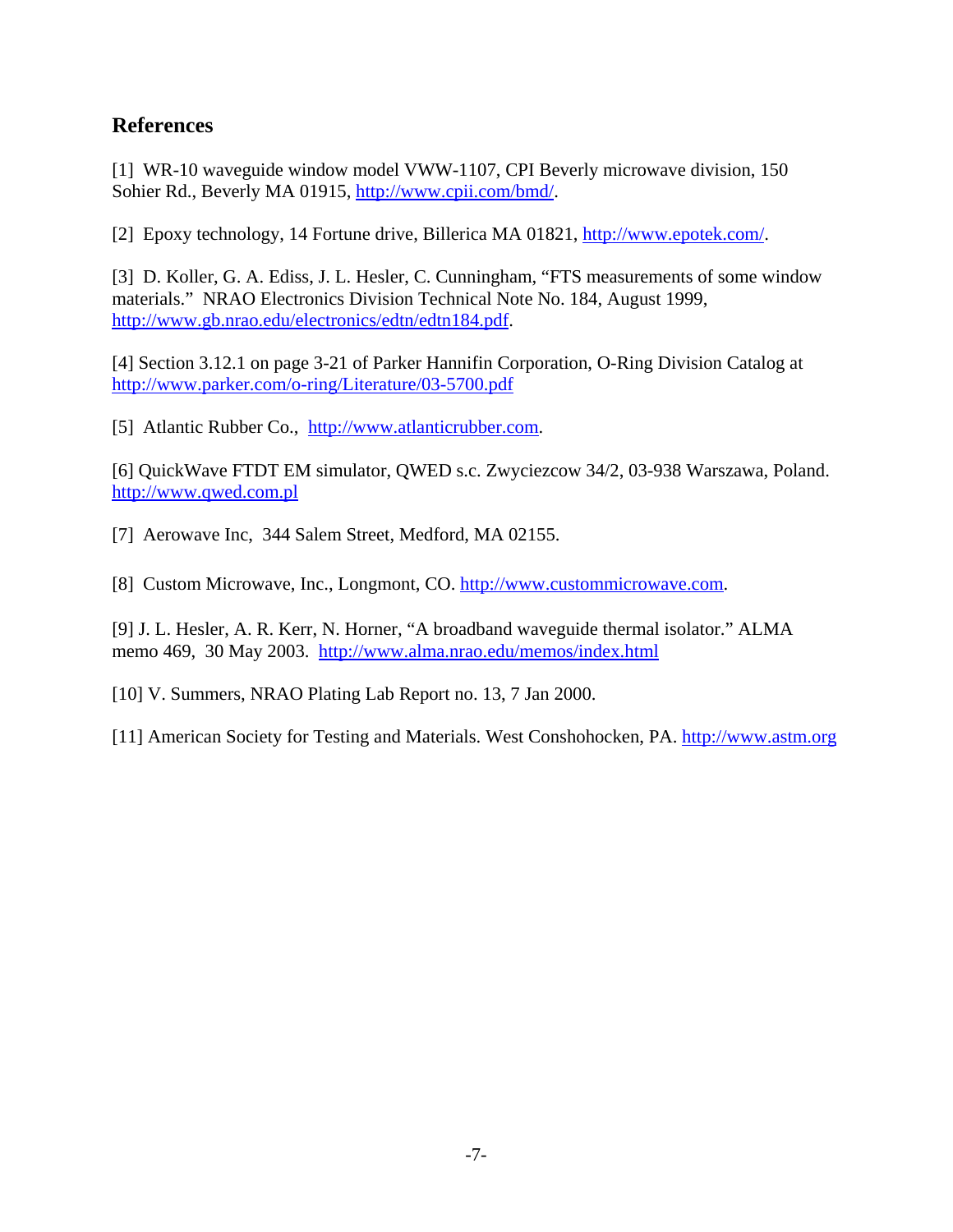## **APPENDIX I — Fabrication of the Epoxy-Filled Waveguide Windows**

The windows are made from 0.127 mm thick gold plated electroformed copper waveguide shims obtained from Custom Microwave [8]. The waveguide opening is filled with Epo-Tek 301-2 epoxy. Before applying the epoxy, the waveguide walls are scored using a no.11 scalpel blade under a microscope to scratch a shallow cross pattern on each surface, then cleaned as described below. The scoring provides greater adhesion of the epoxy to the waveguide walls.

### Cleaning:

- 1. Wash the window in hexane for 3 minutes in an ultrasonic bath. The inside of the waveguide is scrubbed using a horse hair acid brush. Remove and blow dry with nitrogen.
- 2. Wash the window in acetone for 3 minutes in an ultrasonic bath making sure the inside of the waveguide is scrubbed. Remove and blow dry with nitrogen.
- 3. Wash the window in isopropanol for 3 minutes in an ultrasonic bath making sure the inside of the waveguide is scrubbed. Remove and blow dry with nitrogen.
- 4. Bake the windows dry for 1 hour at 100 C.

#### Epoxy Preparation:

- 1. Use Epo-Tek 301-2 low viscosity optical epoxy.
- 2. Weigh out the epoxy in the correct ratio (35 g of Part B to 100 g Part A) into a weighing cup: Weigh out 5 grams of Part A. Add 1.750 grams of Part B to the weighing cup. This quantity should be measured to the nearest milligram. Be sure all of Part B is in the bottom of the weighing dish so that it can be mixed into Part A. If any of the drops are left on the side of the weighing dish it will affect the mix ratio.
- 3. Stir the mixture at least 5 minutes using a glass rod. As the mixture is stirred, be sure that all of the epoxy gets mixed together.
- 4. Place the epoxy mix in a vacuum vessel and draw a vacuum for at least 1 hour until the bubbles die down. At first it may boil furiously and splatter on the inside of the vessel, so cover the cup. If the epoxy mix starts to boil out of its container it may be necessary to draw the vacuum in steps. The bubbles should subside after approximately 30 minutes and be almost gone after an hour under vacuum.

#### Applying the Epoxy:

- 1. Place the window on the bottom half of a PTFE assembly jig (Appendix II). Put the top half of the jig in place to press the window against the bottom section. Carefully remove the top cover leaving the window on the bottom half.
- 2. Place a small drop of the Epo-Tek 301-2 mixture in the waveguide opening in the center of the window. Allow the epoxy to flow to the edge of the opening to ensure there is enough to fill it, with some excess to be squeezed out when the top cover is installed.
- 3. Install the fixture top cover and tighten the screws.
- 4. Place the clamped assembly on a shelf and let it cure at room temperature 2-3 days. This step is necessary to prevent the uncured epoxy running out of the window when heated.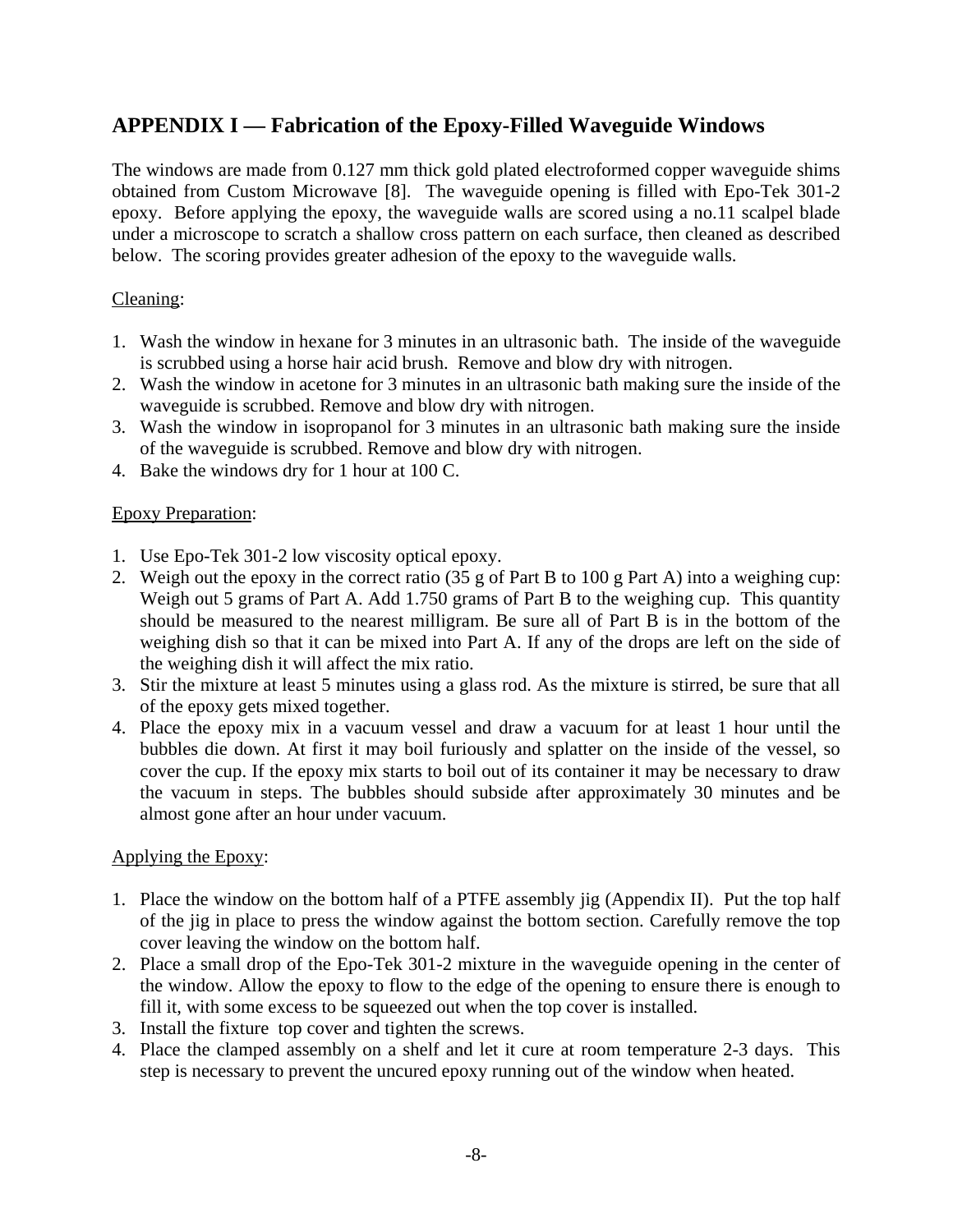- 5. Remove the window from the PTFE jig and place it on a microscope slide in the oven. Also place the weighing cup containing the remaining epoxy in the oven. Cure at 65°C for at least 16 hours.
- 6. Remove the window and inspect under a microscope to be sure there are no air bubbles or voids.
- 7. Using a surface plate and 3M brand Imperial Wetordry 2500A abrasive paper, polish both sides of the window to remove any excess epoxy on the surface of the window. This step removes the gold plating from the faces of the window.
- 8. Clean the window assembly with isopropanol to remove the metal dust.

#### Gold Plating:

- 1. Clean the window and gold plate with a Pur-A-Gold 125 flash followed by 50  $\mu$ in BDT- 200 bright gold, as described in [10].
- 2. Rinse the plated window in hot water for 5 minutes.
- 3. Bake the window dry for 1 hour at 100°C.

#### Leak Testing [11] with the Varian 979 Helium Leak Detector (ASTM 1605):

- 1. Calibrate the leak detector system using the standard leak.
- 2. Place the window on the test fixture and connect it to the test port of the leak detector.
- 3. Evacuate the test fixture until the vacuum gauge reads  $\langle 10^{-5} \text{ Torr.} \rangle$
- 4. Measure the background leak rate in the absence of helium. It should be in the range of 1-2 x  $10^{-9}$  mbar.l/sec.
- 5. Fill a balloon with helium gas and place it over the window and test fixture.
- 6. After 1 minute, note the helium leak rate of the window under test. The reading should go no higher than  $5 \times 10^{-8}$  mbar.l/sec. If the leak rate is higher than this value, the window should be discarded..
- 7. Continue monitoring the leak rate for two hours. The leak rate should be  $\langle 2 \times 10^{-7} \rangle$ mbar.l/sec for the whole test period.